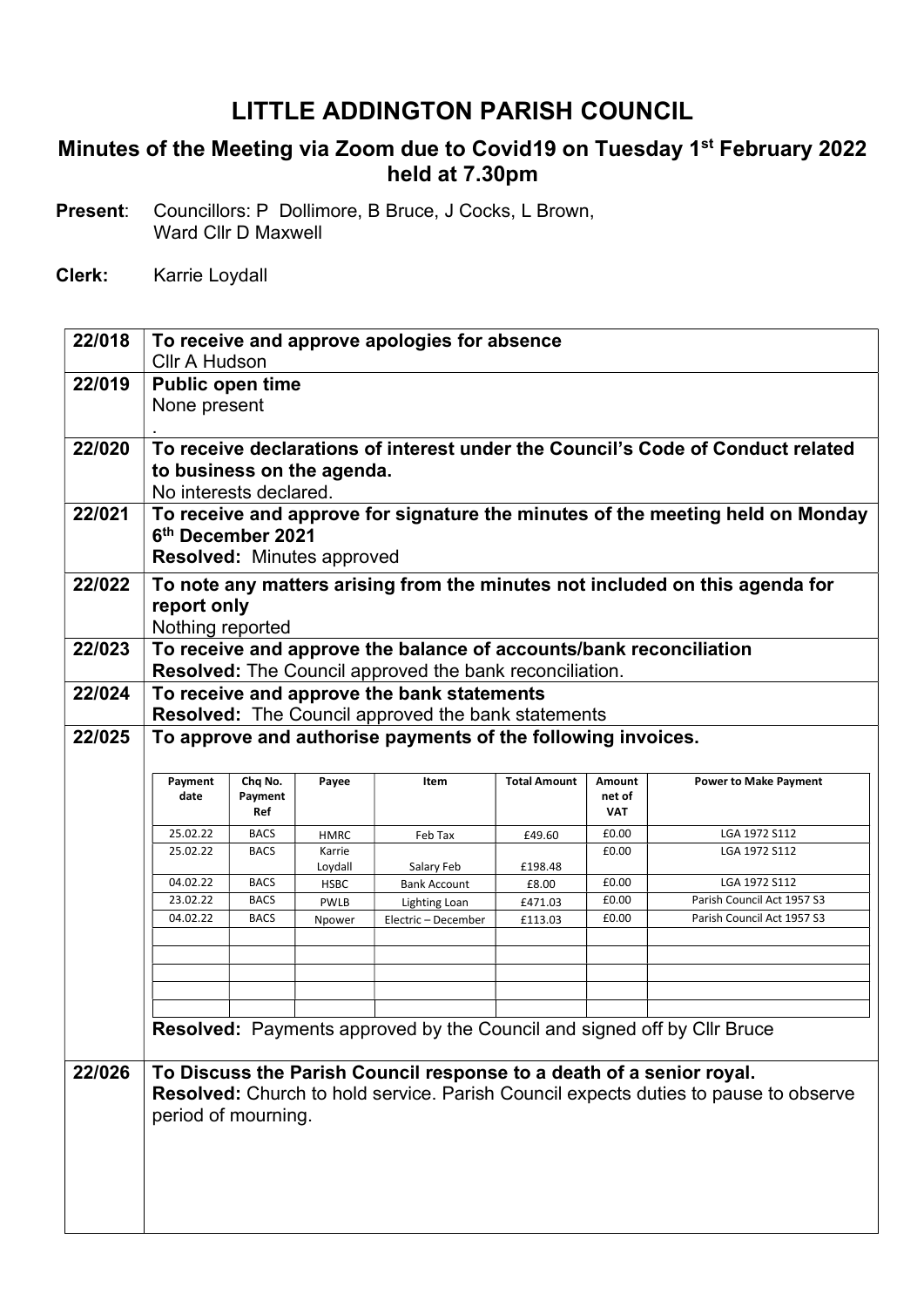| 22/027 | To consider and resolve the council's response to planning applications listed                                                                                  |  |  |  |  |  |  |
|--------|-----------------------------------------------------------------------------------------------------------------------------------------------------------------|--|--|--|--|--|--|
|        | below plus any other planning applications advised by North Northamptonshire<br>Council and available on its website between the circulation of this agenda and |  |  |  |  |  |  |
|        | the meeting to which it pertains:                                                                                                                               |  |  |  |  |  |  |
|        | Resolved:                                                                                                                                                       |  |  |  |  |  |  |
|        | NE/22/00083/FUL - No objections                                                                                                                                 |  |  |  |  |  |  |
|        | NE/22/00036/TPO - No objections                                                                                                                                 |  |  |  |  |  |  |
|        | NE/22/01791/FUL - No objection - material to be in keeping with existing building.                                                                              |  |  |  |  |  |  |
|        |                                                                                                                                                                 |  |  |  |  |  |  |
| 22/028 | To note planning decisions made by NNC                                                                                                                          |  |  |  |  |  |  |
|        | <b>Resolved: None available</b>                                                                                                                                 |  |  |  |  |  |  |
| 22/029 | To review the village meeting for the Queens Jubilee and to resolve what                                                                                        |  |  |  |  |  |  |
|        | actions, if any, are to be taken.<br><b>Resolved:</b>                                                                                                           |  |  |  |  |  |  |
| 22/030 | To review hedges around village and areas of overgrown shrubs on Council land                                                                                   |  |  |  |  |  |  |
|        | and to resolve what actions if any are to be taken.                                                                                                             |  |  |  |  |  |  |
|        | Resolved: Clerk to report safety issues to Street Doctor.                                                                                                       |  |  |  |  |  |  |
| 22/031 | To provide update the location of the bin and dog poo bin on the green and                                                                                      |  |  |  |  |  |  |
|        | review the broken sign and to resolve what actions, if any, are to be taken.                                                                                    |  |  |  |  |  |  |
|        | Resolved: Dog poo bin requires consultation with houses overlooking. To review in                                                                               |  |  |  |  |  |  |
|        | March                                                                                                                                                           |  |  |  |  |  |  |
| 22/032 | To progress works to the war memorial and resolve what action, if any, is to be                                                                                 |  |  |  |  |  |  |
|        | taken.                                                                                                                                                          |  |  |  |  |  |  |
| 22/033 | <b>Resolved:</b> Awaiting comments from War Graves Commission.                                                                                                  |  |  |  |  |  |  |
|        | To review the village gates and to resolve what actions, if any are to be taken.<br><b>Resolved:</b> To be reviews at next meeting                              |  |  |  |  |  |  |
| 22/034 | To approve playing field request for funding 2022/2023 and to resolve what                                                                                      |  |  |  |  |  |  |
|        | actions, if any, are to be taken.                                                                                                                               |  |  |  |  |  |  |
|        | Resolved: £1000 confirmed by Council for playing fields.                                                                                                        |  |  |  |  |  |  |
| 22/035 | To approve Saints Alive request for funding and to resolve what actions, if any,                                                                                |  |  |  |  |  |  |
|        | are to be taken.                                                                                                                                                |  |  |  |  |  |  |
|        | <b>Resolved:</b> The Council approved £240 for funding SA                                                                                                       |  |  |  |  |  |  |
| 22/036 | To receive an update on neighbourhood watch and to resolve what actions, if                                                                                     |  |  |  |  |  |  |
|        | any, are to be taken.                                                                                                                                           |  |  |  |  |  |  |
|        | <b>Resolved:</b> To include section in SA                                                                                                                       |  |  |  |  |  |  |
| 22/037 | To receive an update from Cllr Dollimore regarding floodlighting and to resolve<br>what actions, if any, are to be taken.                                       |  |  |  |  |  |  |
|        | Resolved: Clerk to email NNC to see if funding is available.                                                                                                    |  |  |  |  |  |  |
| 22/038 | To receive an update from the Clerk on the bank account and to resolve what                                                                                     |  |  |  |  |  |  |
|        | actions, if any, are to be taken.                                                                                                                               |  |  |  |  |  |  |
|        | <b>Resolved:</b> Bank charge is now £8.00 per month – this appears in line with other                                                                           |  |  |  |  |  |  |
|        | business banking.                                                                                                                                               |  |  |  |  |  |  |
| 22/039 | To receive an update from the Clerk regarding the Npower take over from Eon                                                                                     |  |  |  |  |  |  |
|        | and to resolve what actions, if any, are to be taken.                                                                                                           |  |  |  |  |  |  |
|        | Resolved: Npower now hold the account - electricity bill usage appears higher than                                                                              |  |  |  |  |  |  |
|        | usual – Clerk to query with Npower.                                                                                                                             |  |  |  |  |  |  |
| 22/040 | To receive update on broken village light and to resolve what actions, if any, are<br>to be taken.                                                              |  |  |  |  |  |  |
|        | <b>Resolved:</b> Clerk to seek alternative quotes.                                                                                                              |  |  |  |  |  |  |
| 22/041 | To discuss NNC adoption of Watervil Way and to resolve what actions, if any, are                                                                                |  |  |  |  |  |  |
|        | to be taken.                                                                                                                                                    |  |  |  |  |  |  |
|        | <b>Resolved:</b> Awaiting Highways response.                                                                                                                    |  |  |  |  |  |  |